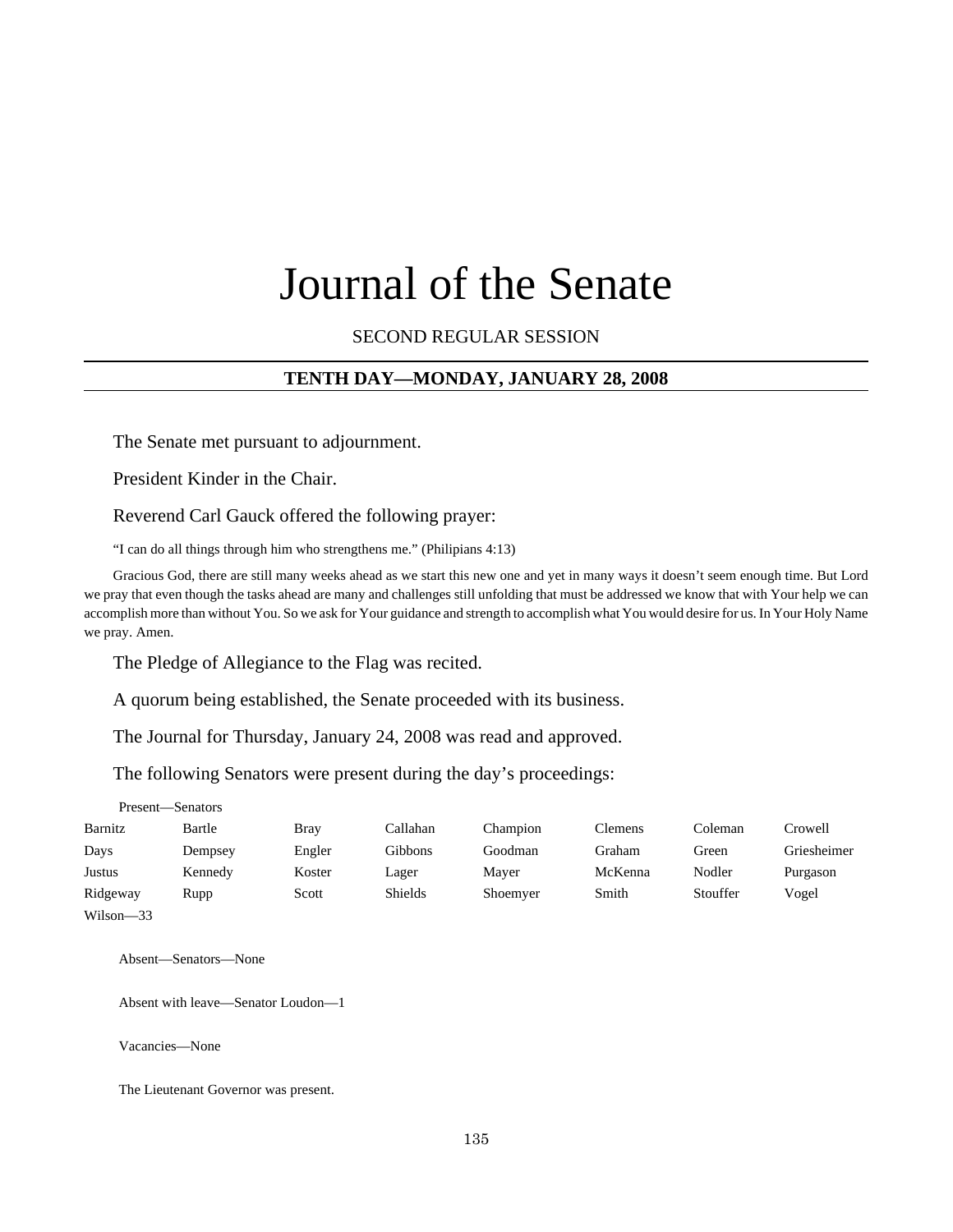## **RESOLUTIONS**

Senator Mayer offered Senate Resolution No. 1582, regarding the Ninety-ninth Birthday of Isadore Rainey, Kennett, which was adopted.

Senator Graham offered Senate Resolution No. 1583, regarding Nanova, Incorporated, Columbia, which was adopted.

Senator Graham offered Senate Resolution No. 1584, regarding Eric Michael Raw, which was adopted.

Senator Lager offered Senate Resolution No. 1585, regarding Eli Jacob Hale, Rock Port, which was adopted.

Senator Lager offered Senate Resolution No. 1586, regarding Dakota William Kelsey, Trenton, which was adopted.

Senator Lager offered Senate Resolution No. 1587, regarding Ryan Max Allnutt, Trenton, which was adopted.

Senator Lager offered Senate Resolution No. 1588, regarding Jace N. Glidewell, Spickard, which was adopted.

Senator Lager offered Senate Resolution No. 1589, regarding the Eightieth Birthday of Jeanne Moyer, Hopkins, which was adopted.

Senator Ridgeway offered Senate Resolution No. 1590, regarding James Clifford "Jay" Seward, which was adopted.

Senator Ridgeway offered Senate Resolution No. 1591, regarding Joshua Aaron Dick, Avondale, which was adopted.

Senator Ridgeway offered Senate Resolution No. 1592, regarding Corey Dylan Jepson, Kansas City, which was adopted.

On behalf of Senator Loudon, Senator Shields offered Senate Resolution No. 1593, regarding Aaron Michael Spence, Ballwin, which was adopted.

Senator Barnitz offered Senate Resolution No. 1594, regarding the One Hundredth Birthday of Ray Hollis, Vienna, which was adopted.

Senator Barnitz offered Senate Resolution No. 1595, regarding the Sixtieth Wedding Anniversary of Mr. and Mrs. Calvin E. McIntosh, Salem, which was adopted.

Senator Barnitz offered Senate Resolution No. 1596, regarding the One Hundred Sixth Birthday of Vera K. Vieman, Bourbon, which was adopted.

Senator Ridgeway offered Senate Resolution No. 1597, regarding Paris Brothers, Inc., Kansas City, which was adopted.

Senator Vogel offered Senate Resolution No. 1598, regarding ValRich Foods, LLC--La Casita's Homestyle Mexican Foods, Jefferson City, which was adopted.

Senator Stouffer offered Senate Resolution No. 1599, regarding One to Many Solutions, Macon, which was adopted.

Senator Stouffer offered Senate Resolution No. 1600, regarding Midwest Customs, Carrollton, which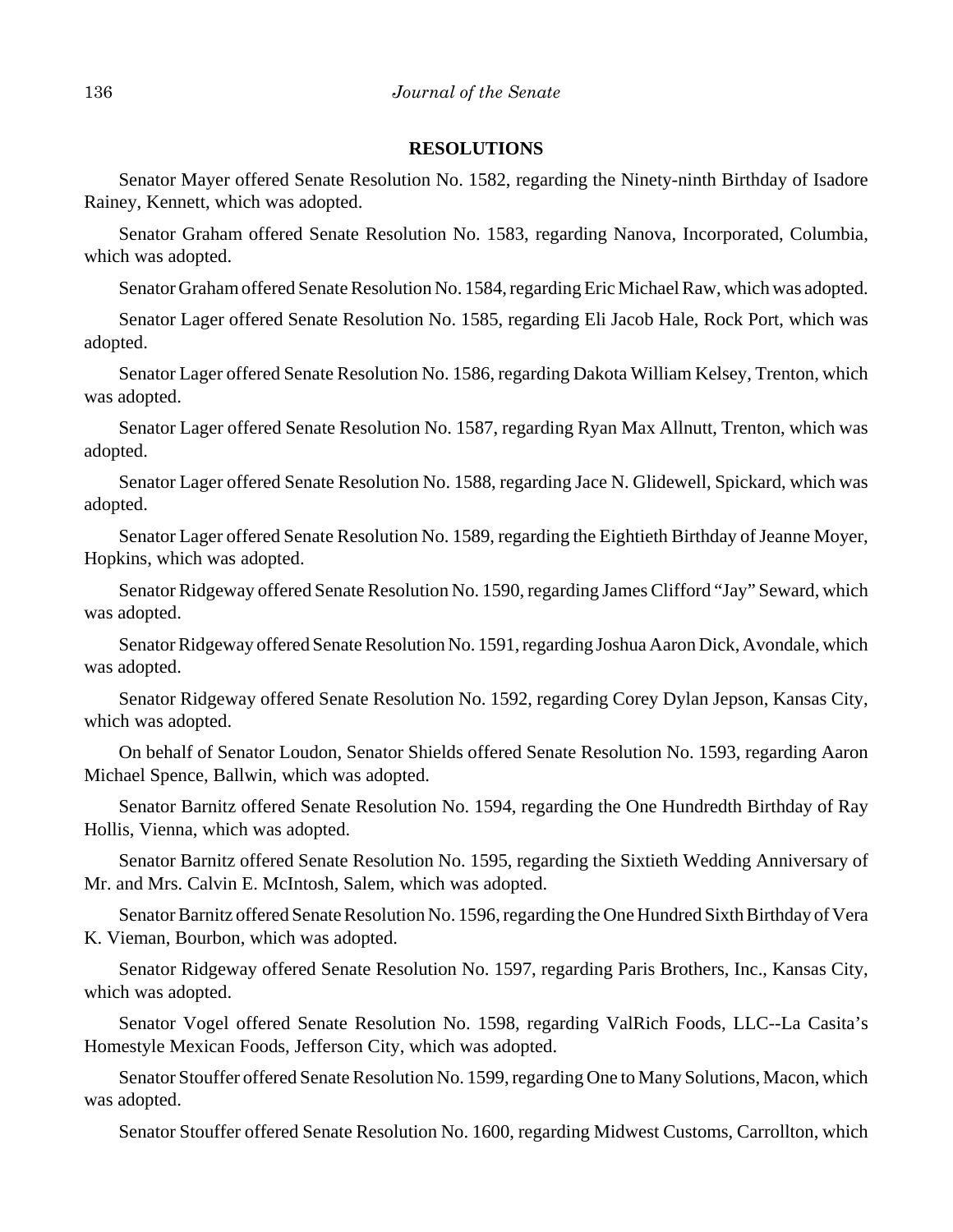was adopted.

Senator Nodler offered Senate Resolution No. 1601, regarding Sign Designs, Joplin, which was adopted.

Senator Clemens offered Senate Resolution No. 1602, regarding the Fiftieth Wedding Anniversary of Mr. and Mrs. Henry Edward Parks, Fair Grove, which was adopted.

Senator Crowell offered Senate Resolution No. 1603, regarding Jacob Russell Underwood, Scott City, which was adopted.

Senator Crowell offered Senate Resolution No. 1604, regarding Technology and Networking, Incorporated, Cape Girardeau, which was adopted.

Senator Stouffer offered Senate Resolution No. 1605, regarding Andrew Gray, Lexington, which was adopted.

Senator Coleman offered Senate Resolution No. 1606, regarding RoJack, LLC, Saint Louis, which was adopted.

Senator Lager offered Senate Resolution No. 1607, regarding Sean Patrick Ashcraft, Holt, which was adopted.

Senator Lager offered Senate Resolution No. 1608, regarding Jeffrey Allen Saul, Trenton, which was adopted.

#### **CONCURRENT RESOLUTIONS**

#### Senator Justus offered the following concurrent resolution:

#### SENATE CONCURRENT RESOLUTION NO. 28

Relating to the ratification of the Equal Rights Amendment to the United States Constitution.

WHEREAS, three years after women won the right to vote, the Equal Rights Amendment to the United States Constitution, authored by Alice Paul, head of the National Women's Party, was introduced in Congress by Senator Curtis and Representative Anthony, both Republicans; and

WHEREAS, the Equal Rights Amendment to the United States Constitution passed the United States Senate and then the United States House of Representatives, and on March 22, 1972, the proposed Amendment to the United States Constitution was sent to the states for ratification; and

WHEREAS, the Equal Rights Amendment to the United States Constitution states:

"Section 1. Equality of rights under the law shall not be denied or abridged by the United States or by any state on account of sex.

Section 2. The Congress shall have the power to enforce, by appropriate legislation, the provisions of this article.

Section 3. This amendment shall take effect two years after the date of ratification."; and

WHEREAS, Congress placed a deadline of June 30, 1982, on the ratification process and thirty-five states ratified the proposed Amendment before the deadline; and

WHEREAS, Congress may not have the constitutional authority to place a deadline on the ratification process; and

WHEREAS, Article V of the United States Constitution allows the General Assembly of the State of Missouri to ratify this proposed Amendment to the Constitution of the United States; and

WHEREAS, the General Assembly of the State of Missouri finds that the proposed Amendment is meaningful and needed as part of the United States Constitution and that the present political, social and economic conditions are the same as or are even more demanding today than they were when the proposed Amendment was first submitted for adoption:

NOW, THEREFORE, BE IT RESOLVED by the members of the Missouri Senate, Ninety-Fourth General Assembly, Second Regular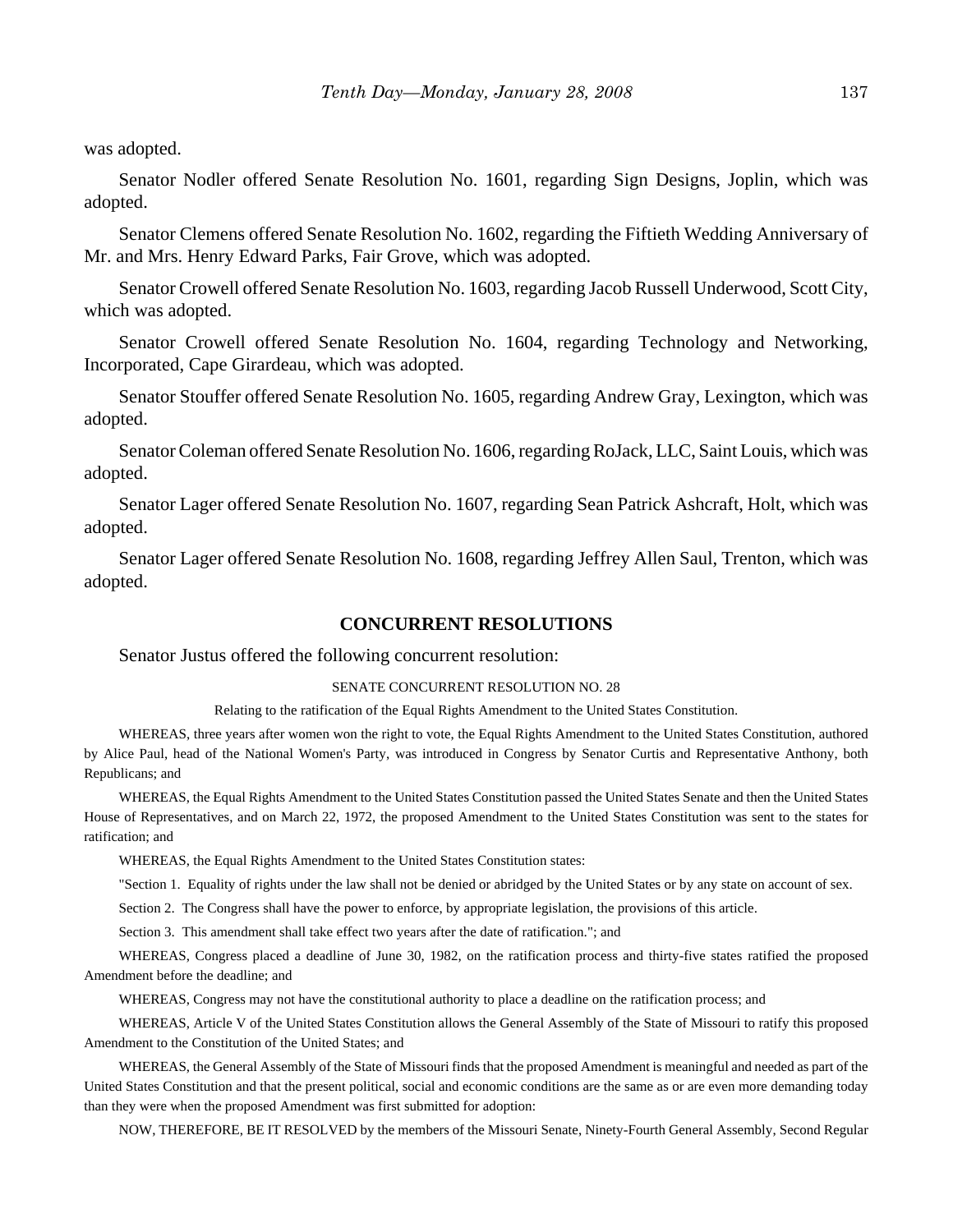Session, the House of Representatives concurring therein, that the Equal Rights Amendment to the United States Constitution is hereby ratified; and

BE IT FURTHER RESOLVED that the Secretary of the Senate be instructed to prepare a properly inscribed copy of this resolution for the Archivist of the United States, Washington, D.C.; the Vice President of the United States; the Speaker of the United States House of Representatives; and each member of the Missouri Congressional Delegation with request that it be printed in the Congressional Record.

Read 1st time.

# **INTRODUCTION OF BILLS**

The following Bills were read the 1st time and ordered printed:

**SB 1024**–By Scott.

An Act to repeal sections 105.711, 226.095, 537.600, and 537.610, RSMo, and to enact in lieu thereof three new sections relating to civil actions against government entities, agents, officers, and employees.

**SB 1025**–By Scott.

An Act to repeal section 194.119, RSMo, and to enact in lieu thereof one new section relating to the final disposition of a dead human body.

#### **SB 1026**–By Scott.

An Act to amend chapter 227, RSMo, by adding thereto one new section relating to the designation of a memorial highway.

**SB 1027**–By Smith.

An Act to repeal section 160.410, RSMo, and to enact in lieu thereof one new section relating to charter schools.

#### **SB 1028**–By Justus.

An Act to repeal section 135.805, RSMo, and to enact in lieu thereof one new section relating to reports of certain agencies regarding the utilization of state tax credits.

## **SB 1029**–By Rupp.

An Act to repeal sections 374.202, 374.205, and 374.207, RSMo, and to enact in lieu thereof fifteen new sections relating to the market conduct surveillance act, with penalty provisions.

## **SB 1030**–By Rupp.

An Act to repeal sections 205.920, 291.010, 291.020, 291.030, 291.040, 291.050, 291.060, 291.065, 291.070, 291.080, 291.120, 291.130, 291.140, 291.150, 292.010, 292.020, 292.030, 292.040, 292.050, 292.060, 292.070, 292.080, 292.090, 292.110, 292.120, 292.130, 292.140, 292.150, 292.160, 292.180, 292.190, 292.200, 292.210, 292.220, 292.230, 292.240, 292.250, 292.280, 292.290, 292.300, 292.310, 292.320, 292.330, 292.340, 292.350, 292.360, 292.370, 292.380, 292.390, 292.400, 292.410, 292.420, 292.430, 292.440, 292.450, 292.460, 292.470, 292.480, 292.490, 292.500, 292.510, 292.520, 292.530, 292.540, 292.560, 292.570, 292.600, 292.602, 292.604, 292.605, 292.606, 292.607, 292.610, 292.613, 292.615, 292.617, 292.623, 292.625, 292.630, and 292.650, RSMo, relating to employee health and welfare.

#### **SB 1031**–By Koster, Callahan and Justus.

An Act to repeal section 565.153, RSMo, and to enact in lieu thereof one new section relating to parental kidnapping, with penalty provisions.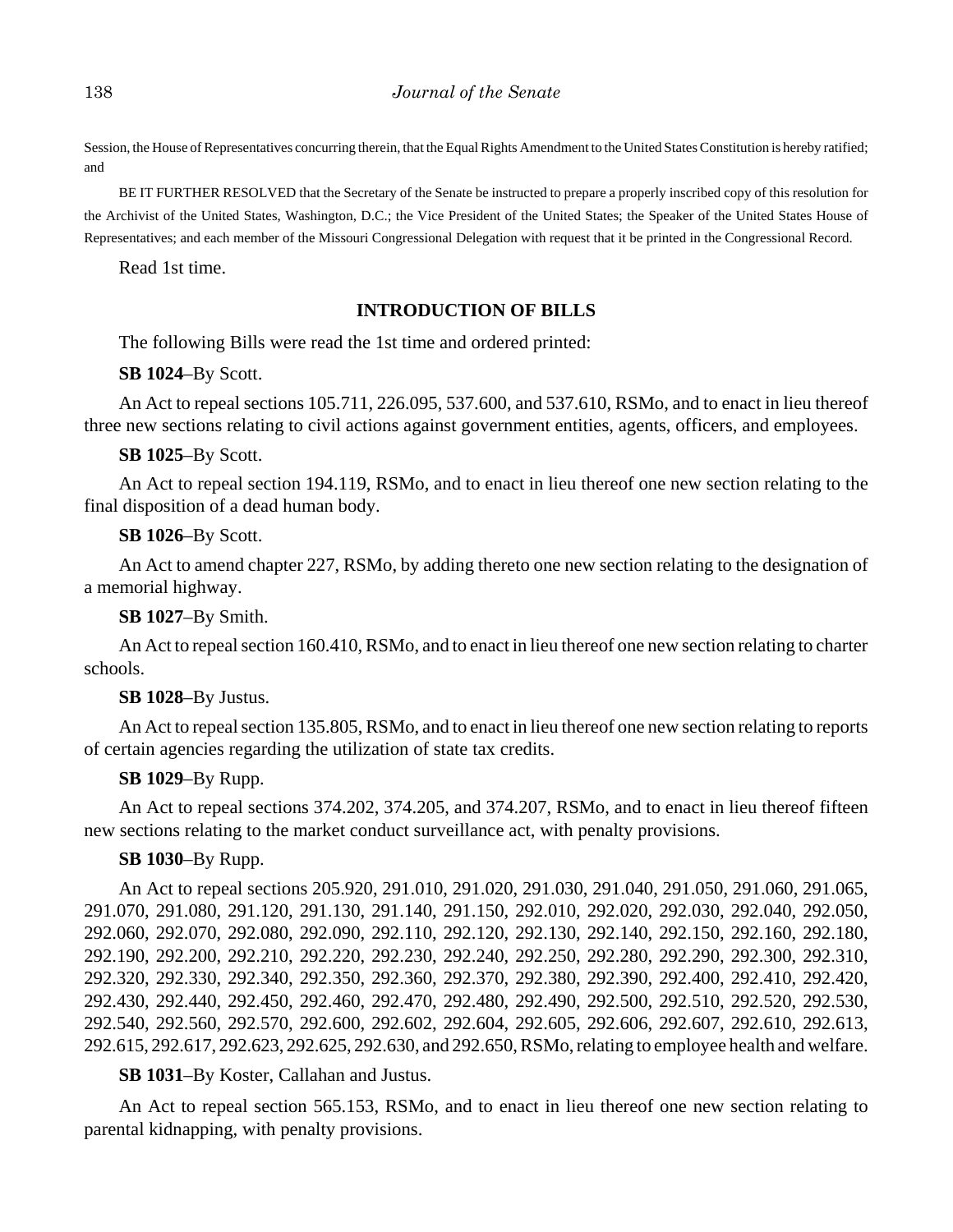# **SB 1032**–By Dempsey.

An Act to repeal section 578.023, RSMo, and to enact in lieu thereof one new section relating to dangerous wild animals, with penalty provisions.

# **SB 1033**–By Griesheimer.

An Act to repeal section 49.292, RSMo, and to enact in lieu thereof one new section relating to transfers of real property to counties.

# **SB 1034**–By Mayer.

An Act to repeal section 407.300, RSMo, and to enact in lieu thereof four new sections relating to scrap metal purchases, with penalty provisions.

# **SB 1035**–By Scott.

An Act to amend chapter 407, RSMo, by adding thereto one new section relating to civil actions for unlawful merchandising practices.

**SB 1036**–By Coleman and Engler.

An Act to amend chapter 173, RSMo, by adding thereto one new section relating to a tuition grant for children and spouses of veterans killed in combat.

# **SB 1037**–By Shields.

An Act to repeal section 163.011, RSMo, and to enact in lieu thereof one new section relating to state funding for elementary and secondary education.

# **SB 1038**–By Shields.

An Act to repeal sections 130.016, 130.021, and 130.037, RSMo, and section 130.032 as enacted by conference committee substitute no. 2 for house substitute for house committee substitute for senate committee substitute for senate bill no. 16, eighty-ninth general assembly, first regular session, and section 130.032 as enacted by conference committee substitute for senate substitute for house committee substitute for house bill no. 1900, ninety-third general assembly, second regular session, and to enact in lieu thereof four new sections relating to campaign finance.

# **MESSAGES FROM THE GOVERNOR**

The following message was received from the Governor, reading of which was waived:

OFFICE OF THE GOVERNOR State of Missouri Jefferson City 65101 January 24, 2008

To the Senate of the 94th General Assembly of the State of Missouri:

I have the honor to transmit to you herewith for your advice and consent the following appointment:

Kylee M. Strough, Democrat, 1709 Crescent Drive, Saint Joseph, Buchanan County, Missouri 64506, as a member of the Missouri Western State University Board of Governors, for a term ending October 29, 2013, and until her successor is duly appointed and qualified; vice, Carol Moya, term expired.

Respectfully submitted,

MATT BLUNT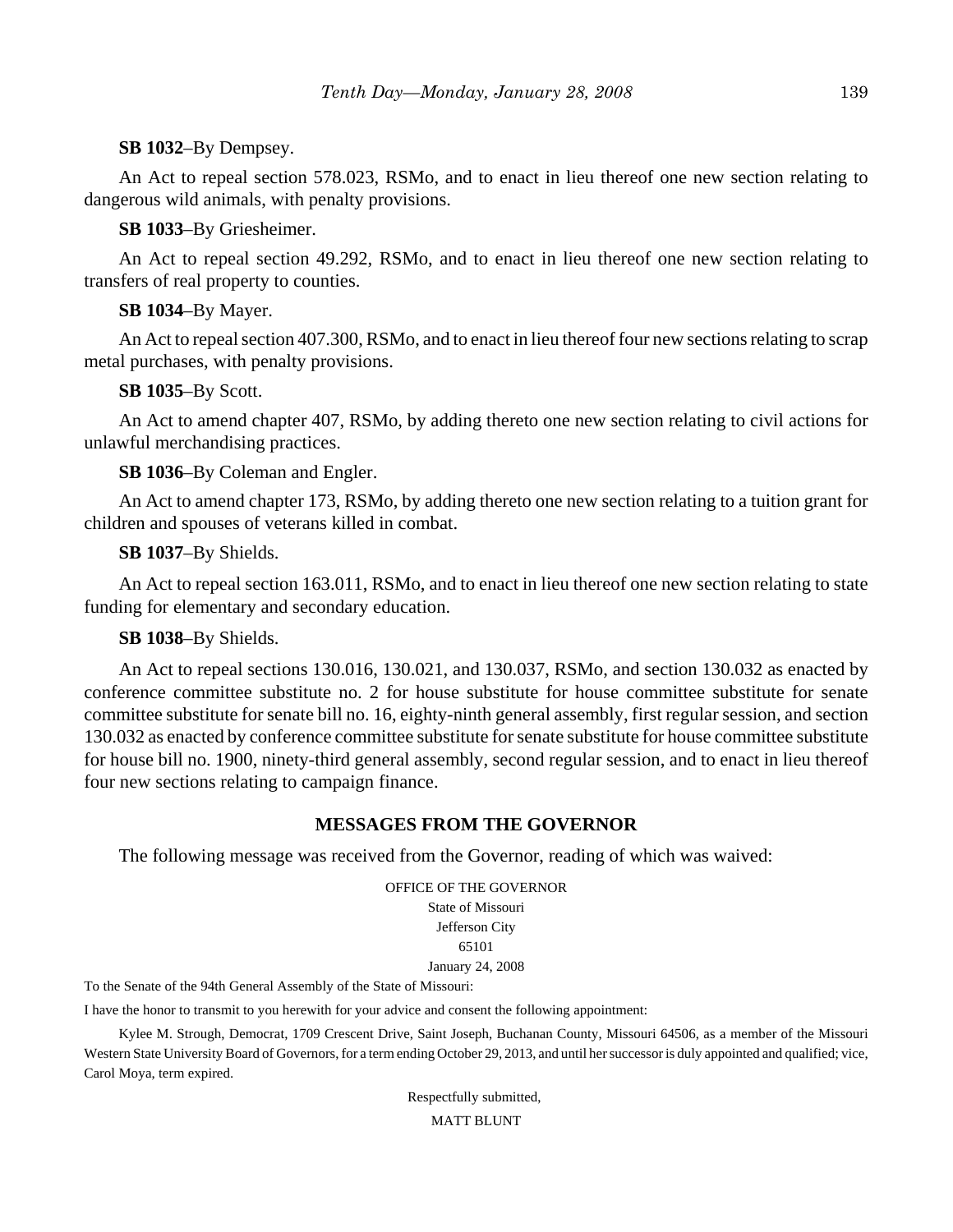# **HOUSE BILLS ON THIRD READING**

**HB 2015**, introduced by Representative Icet, entitled:

An Act to appropriate money for supplemental purposes for the Department of Social Services, and to transfer money among certain funds, from the funds designated for the fiscal period ending June 30, 2008.

Was taken up by Senator Nodler.

On motion of Senator Nodler, **HB 2015** was read the 3rd time and passed by the following vote:

| YEAS—Senators |                |          |          |          |                |             |         |
|---------------|----------------|----------|----------|----------|----------------|-------------|---------|
| Barnitz       | Bartle         | Bray     | Callahan | Champion | <b>Clemens</b> | Coleman     | Crowell |
| Days          | Dempsey        | Gibbons  | Goodman  | Graham   | Green          | Griesheimer | Justus  |
| Koster        | Lager          | Maver    | McKenna  | Nodler   | Purgason       | Ridgeway    | Rupp    |
| Scott         | <b>Shields</b> | Shoemyer | Smith    | Stouffer | Vogel          | Wilson-31   |         |

NAYS—Senators—None

Absent—Senators Engler Kennedy—2

Absent with leave—Senator Loudon—1

Vacancies—None

The President declared the bill passed.

On motion of Senator Nodler, title to the bill was agreed to.

Senator Nodler moved that the vote by which the bill passed be reconsidered.

Senator Shields moved that motion lay on the table, which motion prevailed.

**HB 2021**, introduced by Representative Icet, entitled:

An Act to appropriate money for supplemental purposes for the Department of Conservation, for the purchase of equipment, and for planning, expenses, and for capital improvements including but not limited to major additions and renovations, new structures, and land improvements or acquisitions, from the funds designated for the fiscal period ending June 30, 2008.

Was taken up by Senator Nodler.

On motion of Senator Nodler, **HB 2021** was read the 3rd time and passed by the following vote:

| YEAS—Senators |         |         |          |          |          |          |             |  |  |
|---------------|---------|---------|----------|----------|----------|----------|-------------|--|--|
| Barnitz       | Bartle  | Bray    | Callahan | Champion | Clemens  | Coleman  | Crowell     |  |  |
| Days          | Dempsey | Engler  | Gibbons  | Goodman  | Graham   | Green    | Griesheimer |  |  |
| Justus        | Koster  | Lager   | Maver    | McKenna  | Nodler   | Purgason | Ridgeway    |  |  |
| Rupp          | Scott   | Shields | Shoemyer | Smith    | Stouffer | Vogel    | Wilson—32   |  |  |

NAYS—Senators—None

```
Absent—Senator Kennedy—1
```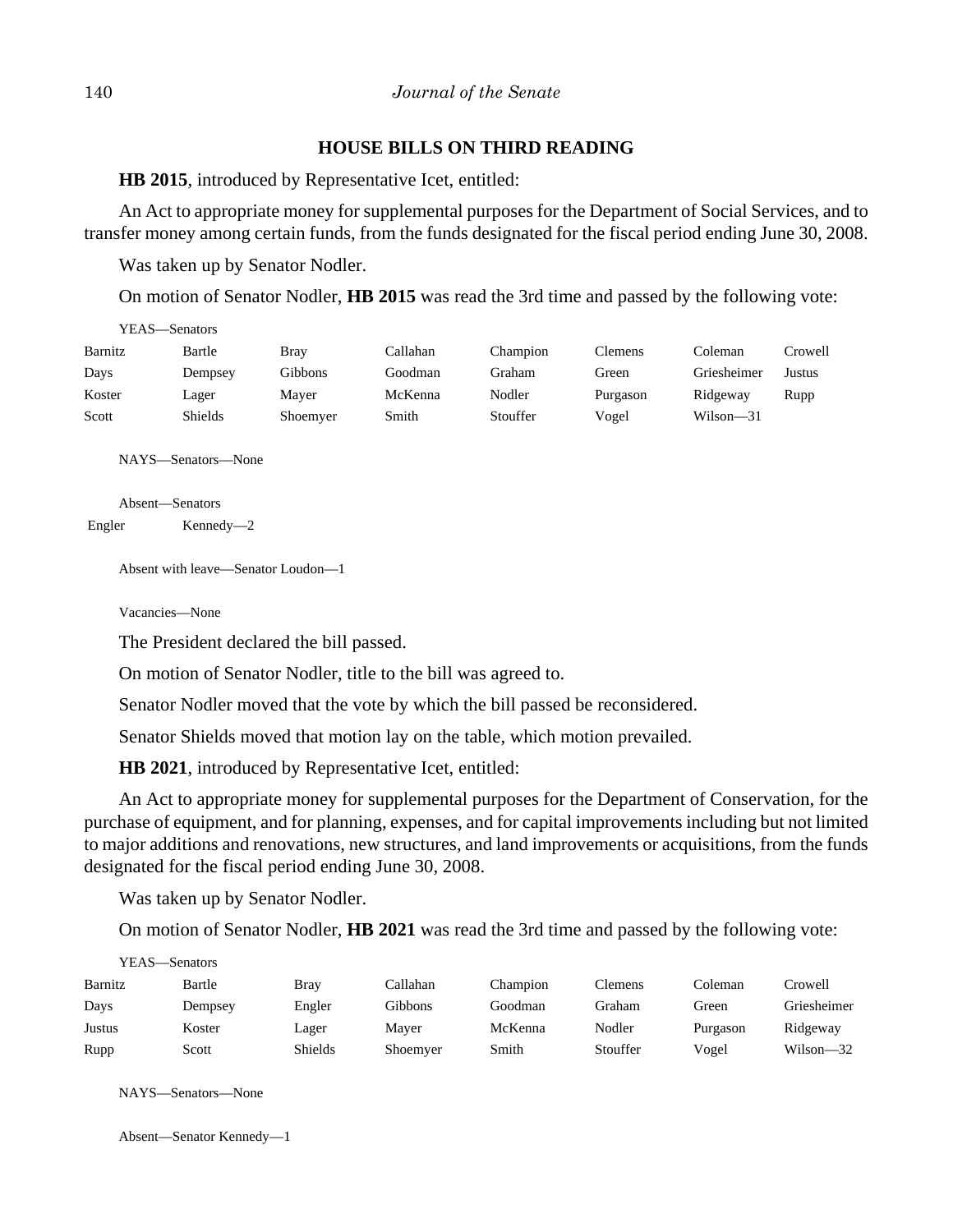Absent with leave—Senator Loudon—1

Vacancies—None

The President declared the bill passed.

On motion of Senator Nodler, title to the bill was agreed to.

Senator Nodler moved that the vote by which the bill passed be reconsidered.

Senator Shields moved that motion lay on the table, which motion prevailed.

**HB 2022**, introduced by Representative Icet, entitled:

An Act to appropriate money for supplemental purposes for the Department of Public Safety, and to transfer money among certain funds, from the funds designated for the fiscal period ending June 30, 2008.

Was taken up by Senator Nodler.

On motion of Senator Nodler, **HB 2022** was read the 3rd time and passed by the following vote:

| YEAS—Senators |         |                |          |          |          |         |               |  |  |
|---------------|---------|----------------|----------|----------|----------|---------|---------------|--|--|
| Barnitz       | Bartle  | Bray           | Callahan | Champion | Clemens  | Coleman | Crowell       |  |  |
| Days          | Dempsey | Engler         | Gibbons  | Goodman  | Graham   | Green   | Griesheimer   |  |  |
| Justus        | Kennedy | Koster         | Lager    | Mayer    | McKenna  | Nodler  | Purgason      |  |  |
| Ridgeway      | Rupp    | <b>Shields</b> | Shoemyer | Smith    | Stouffer | Vogel   | $Wilson - 32$ |  |  |

NAYS—Senators—None

Absent—Senator Scott—1

Absent with leave—Senator Loudon—1

Vacancies—None

The President declared the bill passed.

On motion of Senator Nodler, title to the bill was agreed to.

Senator Nodler moved that the vote by which the bill passed be reconsidered.

Senator Shields moved that motion lay on the table, which motion prevailed.

#### **SECOND READING OF SENATE BILLS**

The following Bills were read the 2nd time and referred to the Committees indicated:

**SB 1010**—Economic Development, Tourism and Local Government.

**SB 1011**—Economic Development, Tourism and Local Government.

**SB 1012**—Economic Development, Tourism and Local Government.

**SB 1013**—Education.

**SB 1014**—Education.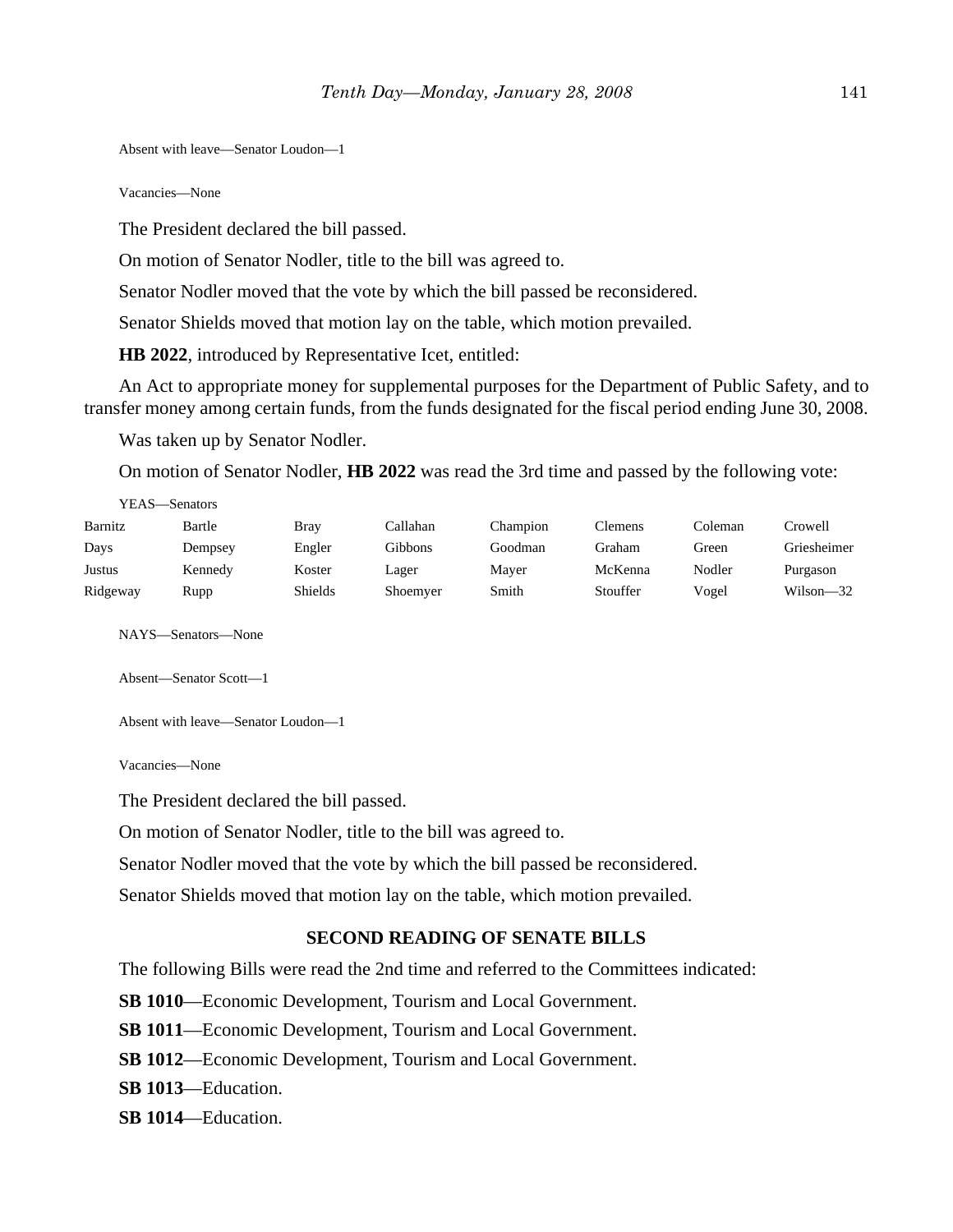- **SB 1015**—Health and Mental Health.
- **SB 1016**—Judiciary and Civil and Criminal Jurisprudence.
- **SB 1017**—Education.
- **SB 1018**—Economic Development, Tourism and Local Government.
- **SB 1019**—Judiciary and Civil and Criminal Jurisprudence.
- **SB 1020**—Ways and Means.
- **SB 1021**—Pensions, Veterans' Affairs and General Laws.
- **SB 1022**—Judiciary and Civil and Criminal Jurisprudence.
- **SB 1023**—Education.

# **COMMITTEE APPOINTMENTS**

President Pro Tem Gibbons appointed the following escort committee pursuant to **HCR 2**: Senators Gibbons, Coleman, Bartle, Goodman, Mayer, Scott, Justus, Callahan, McKenna and Smith.

## **REFERRALS**

President Pro Tem Gibbons referred the gubernatorial appointment to the Committee on Gubernatorial Appointments.

## **COMMUNICATIONS**

## President Pro Tem Gibbons submitted the following:

January 24, 2008

Mrs. Terry Spieler Secretary of the Senate State Capitol Building Jefferson City, MO 65101

Dear Mrs. Spieler:

Please be advised that I have appointed Senator Delbert Scott to the Senate Standing Committee on the Judiciary and Civil and Criminal Jurisprudence.

If you have any questions regarding this matter do not hesitate to contact me.

Thank you.

 Yours truly, /s/ Michael R. Gibbons MICHAEL R. GIBBONS

# **INTRODUCTIONS OF GUESTS**

Senator Engler introduced to the Senate, Karen Kirby and students from Jefferson R-VII School, Jefferson County.

Senator Griesheimer introduced to the Senate, Debbie Door, Kathy Hawkins and Jeanine Stevens, Franklin County; and Darryl Kempf, Cooper County.